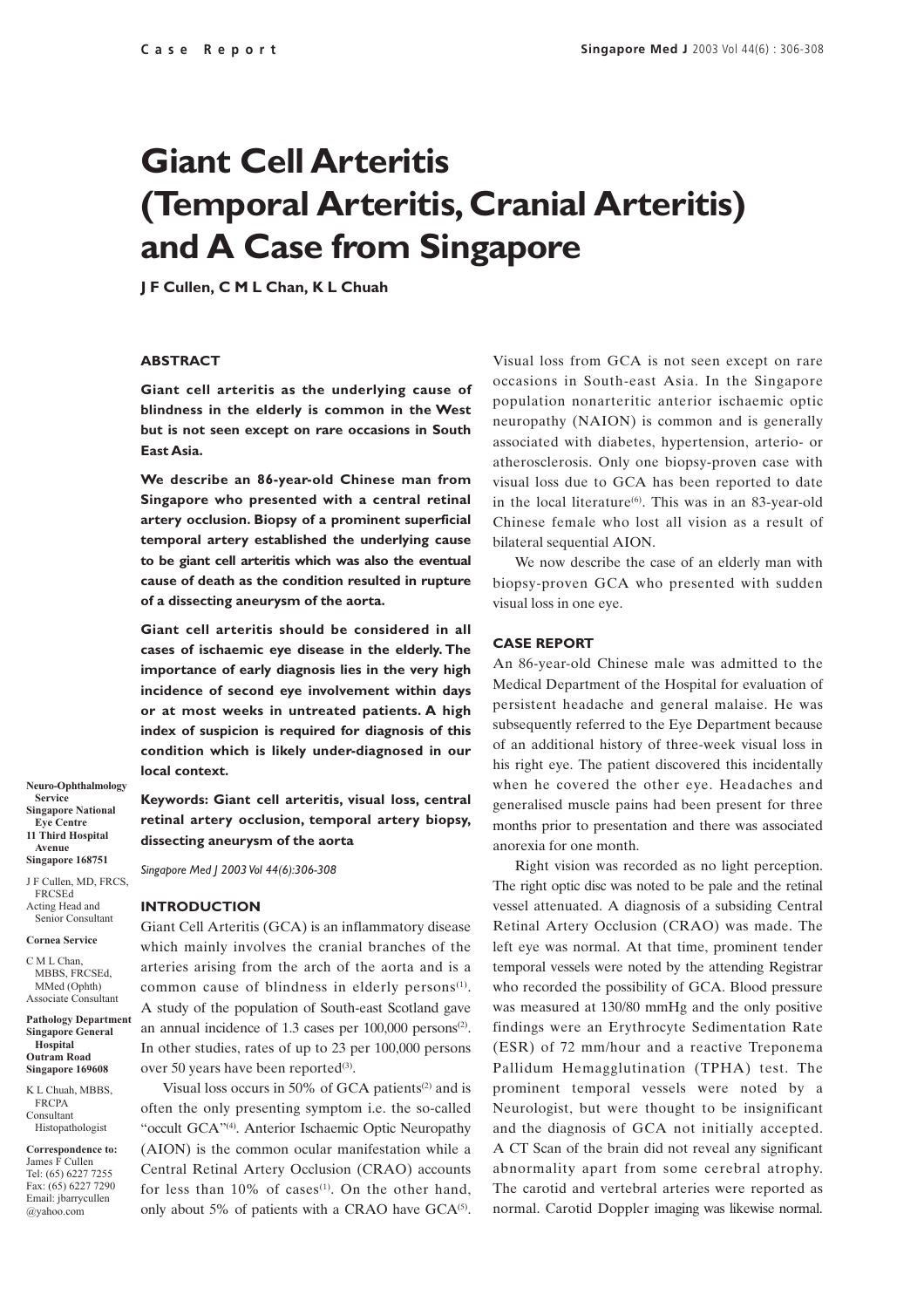

**Fig.1** Artery displaying an infiltrate of lymphocytes and mononuclear cells associated with an occasional multinucleated giant cell. Note the presence of intimal fibrinoid necrosis. *(Haematoxylin and eosin, original magnification x 40)*

After further consideration, it was decided that GCA needed to be excluded and a temporal artery biopsy was then performed.

The histopathological report of the right temporal artery specimen revealed complete occlusion of the lumen with intimal fibrosis, with dystrophic calcification and destruction of the elastic lamina. There was media destruction with fibrosis and necrosis and the presence of multinucleated giant cells. The adventitia was also fibrotic and showed mild to moderate inflammatory infiltrates of lymphocytes mixed with a rare plasma cell and neutrophil. These features were compatible with giant cell arteritis (Fig. 1).

One week following admission, he was started on treatment with oral prednisolone 60 mg daily. Within four days his general symptoms had resolved and the ESR had fallen to 53 mm/hr and two weeks later to 10 mm/hr. He was seen in the Eye Clinic on one further occasion four months after his initial presentation, when the right eye remained blind and the left healthy. The right disc was reported as pale with persistent attenuated retinal vessels. The steroid medication was reduced to 5 mg twice daily and a further appointment made for two months later.

The patient however died suddenly five months after presentation. A report to the Coroner was made and a post mortem examination performed which established the cause of death as "Haemopericardium due to dissecting thoracic aortic aneurysm", this being a common cause of death in patients with GCA *(See Discussion)*.

## **DISCUSSION**

Giant Cell Arteritis first described clinically by Jonathan Hutchinson in  $1890^{(7)}$  is relatively common in the western world and affects both sexes equally<sup>(8)</sup>. Caucasians especially those of Scandinavian origin are affected more frequently than Afro-Americans, the latter comprising only 10% of clinical cases and 3% of biopsy-proven patients in a series from the Wilmer Institute<sup>(9)</sup>. The condition has also been reported in Saudi Arabians<sup>(10)</sup> and in Chinese<sup>(11)</sup>.

The condition is characterised by a combination of fever, anaemia, high ESR, often altered mental state and especially headache in elderly patients. Scalp tenderness with palpable thickened non pulsatile superficial temporal arteries is evident along with jaw claudication and a painful tongue in many incidences. The condition is not infrequently associated with the polymyalgia rheumatica syndrome. Visual loss including total blindness occurring in 50% of untreated cases is the dreaded complication. A significant percentage of GCA patients however have minimal or no systemic symptoms and present with acute visual loss as occult GCA.

Recently Doppler ultrasonography has been used in suspected cases to locate the temporal artery when it cannot be palpated and Colour Doppler flow imaging can also demonstrate reduced velocity in the central retinal and posterior ciliary arteries in some patients.

GCA is associated with a substantially increased risk of the development of aortic aneurysm which may be a late complication and not a uncommon cause of death. Evans et al in a report on 96 patients with GCA found that 11 had thoracic aortic aneurysms, six of whom died suddenly of acute dissection<sup>(12)</sup>. In a study of the causes of death in 284 biopsy confirmed cases of GCA in Sweden, Nordborg and Bengtsson reported that one year after diagnosis, 21 of their patients had died from vascular disorders (expected number 7.01), 17 having died within four months. The cause of death was cerebrovascular disease in eight cases, myocardial infarction and cardiac failure in three cases each, pulmonary embolism in one case and interestingly two died from rupture of a dissecting aneurysm of the aorta<sup>(13)</sup>.

In the patient reported above, the diagnosis was not considered at the outset because of the rarity of the condition in this part of the world. CRAO as a presenting feature of GCA was also thought to be unlikely, as AION is by far the commonest cause of visual loss in such patients. During the four-year period 1997-2000, there was only one arterial specimen of suspected GCA sent for histopathological examination to the Hospital and this in fact proved positive. We are informed that a similar situation exists in Malaysia (personal communication).

Interestingly, in the past three months during the first author's presence in Singapore, two more biopsy-positive cases, both in Chinese, have been seen in one of the other local eye institutions.